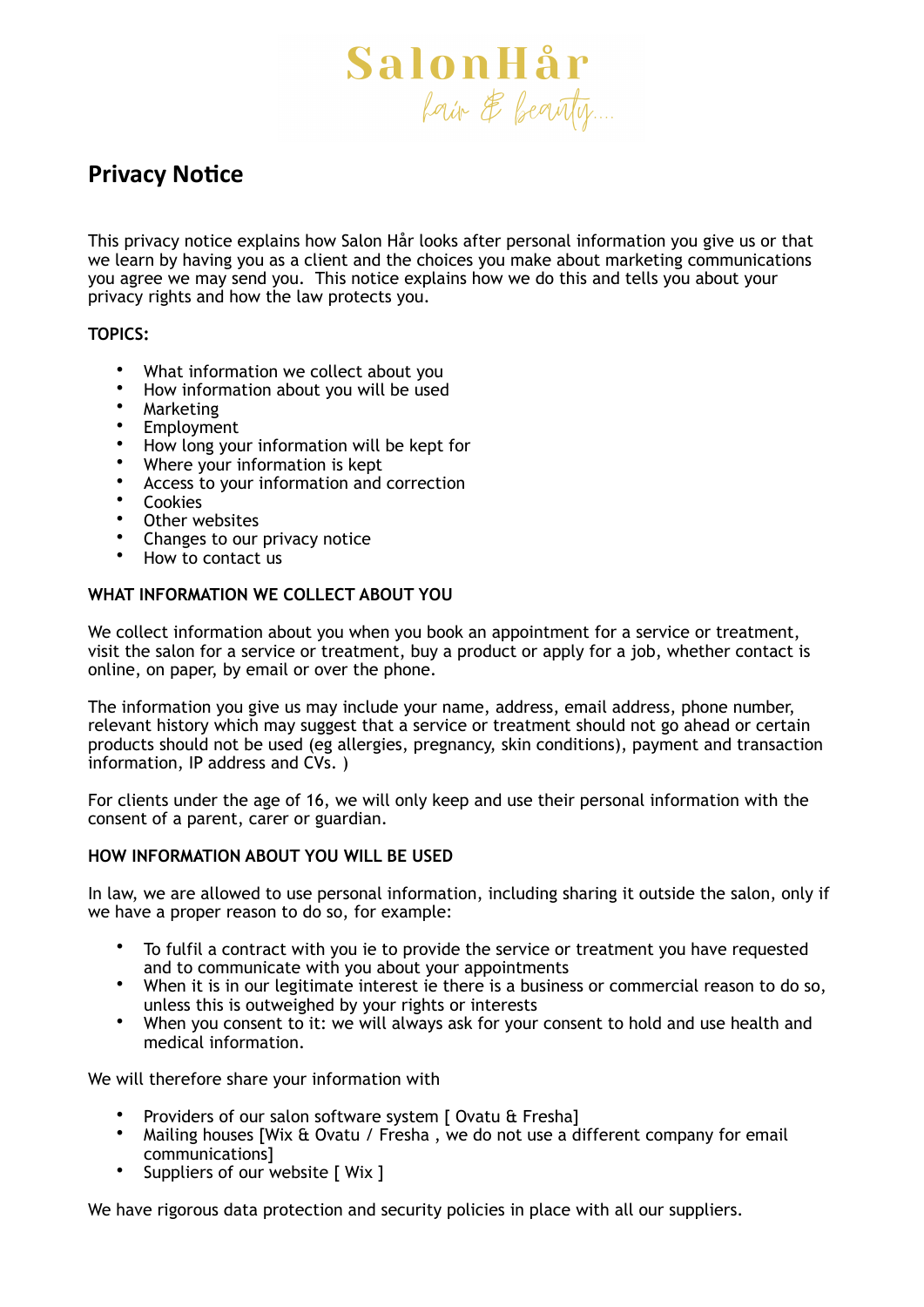Some of the people working in our salon are self-employed. Where software systems and reception facilities are shared, our self-employed colleagues will have access to your information. If you communicate with staff members outside of the salon using personal details you will not be covered under the salons policies.

We will not share your information with any other third party without your consent except to help prevent fraud, or if required to do so by law.

# **MARKETING**

We would like to send you information about products and services which may be of interest to you. We will ask for your consent to receive marketing information.

If you have consented to receiving marketing, you may opt out at a later date.

You have the right at any time to stop us from contacting you for marketing purposes or giving your information to third party suppliers of products or services. If you no longer wish to be contacted for marketing purposes, please contact Salon Hår directly .

## **HOW LONG YOUR INFORMATION WILL BE KEPT FOR**

Unless you request otherwise, we will keep your information to contact you for a maximum of 2 years from your last visit to the salon.

After this time we will delete all your personal information, except for your name, relevant client history (eg allergy test records which we keep for 4 years) and financial transactions (which we are obliged to keep for 6 years).

Information about unsuccessful job applicants will be deleted after four months. ( six months if we have a period of government enforced lockdown )

#### **WHERE YOUR INFORMATION IS KEPT**

Your information is stored within the European Economic Area on secure servers provided by [ Ovatu & Fresha ]. Any payment transactions are encrypted. Sending information via the internet is not completely secure, although we will do our best to protect your information and prevent unauthorised access. ( We use Square and Paypal for online and in salon payments )

# **ACCESS TO YOUR INFORMATION AND CORRECTION**

You have the right to request a copy of the personal information that we hold about you. This will normally be free, unless we consider the request to be unfounded or excessive, in which case we may charge a fee to cover our administration costs.

If you would like a copy of some or all of your personal information, please contact Salon Hår.

We want to make sure that your personal information is accurate and up-to-date. You may ask us to correct or remove information you think is inaccurate.

You have the right to ask us to object to our use of your personal information, or to ask us to delete, remove or stop using your personal information if there is no need for us to keep it.